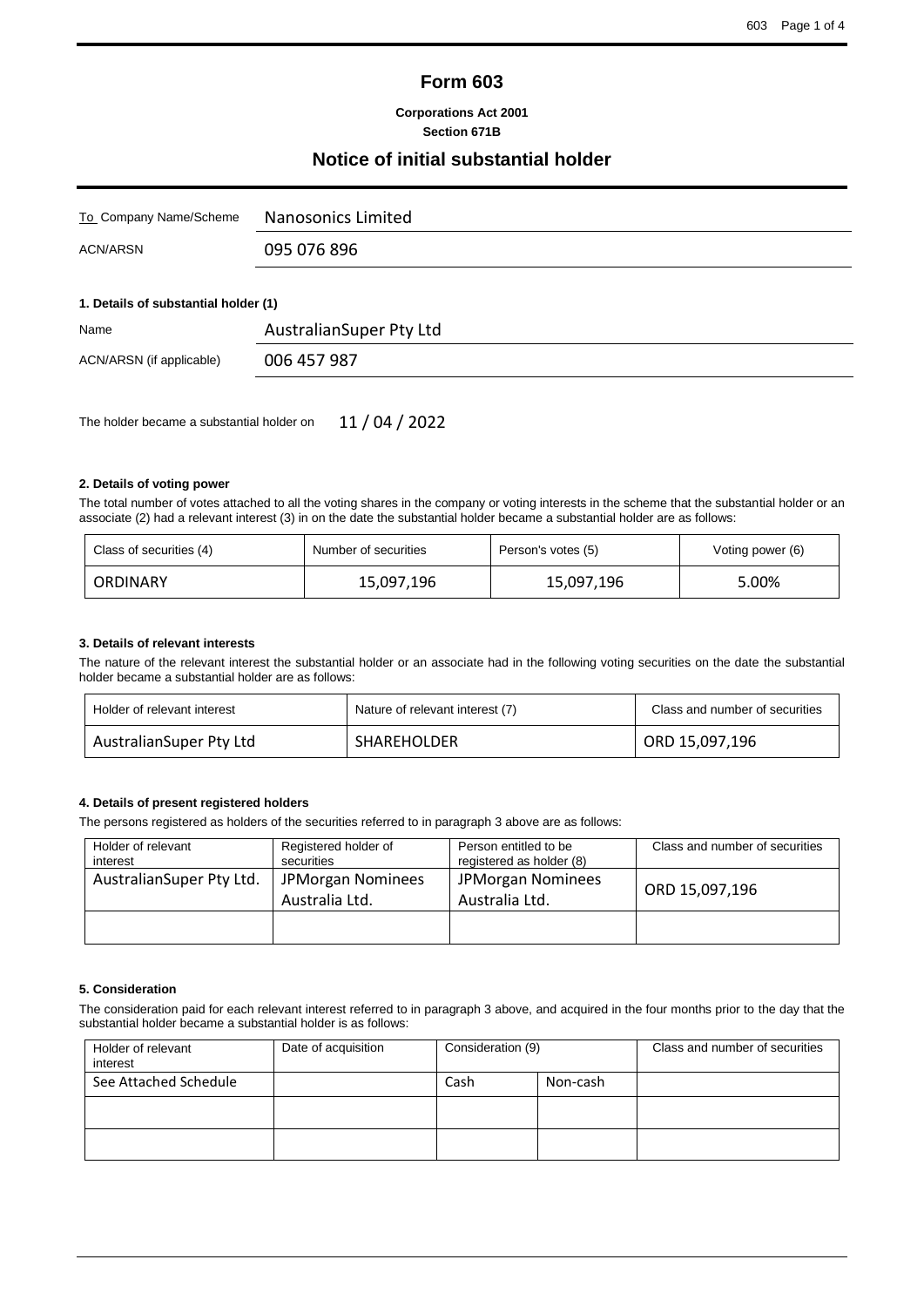## **6. Associates**

The reasons the persons named in paragraph 3 above are associates of the substantial holder are as follows:

| Name and ACN/ARSN (if applicable) | Nature of association |
|-----------------------------------|-----------------------|
| N/A                               |                       |
|                                   |                       |

## **7. Addresses**

The addresses of persons named in this form are as follows:

| Name                     | Address                                          |
|--------------------------|--------------------------------------------------|
| AustralianSuper Pty Ltd. | Level 30, 130 Lonsdale Street Melbourne VIC 3000 |
|                          |                                                  |

# **Signature**

| print name | Andrew Lazar | capacity | <b>Compliance Senior Manager</b> |
|------------|--------------|----------|----------------------------------|
| sign here  |              | date     | 19/04/2022                       |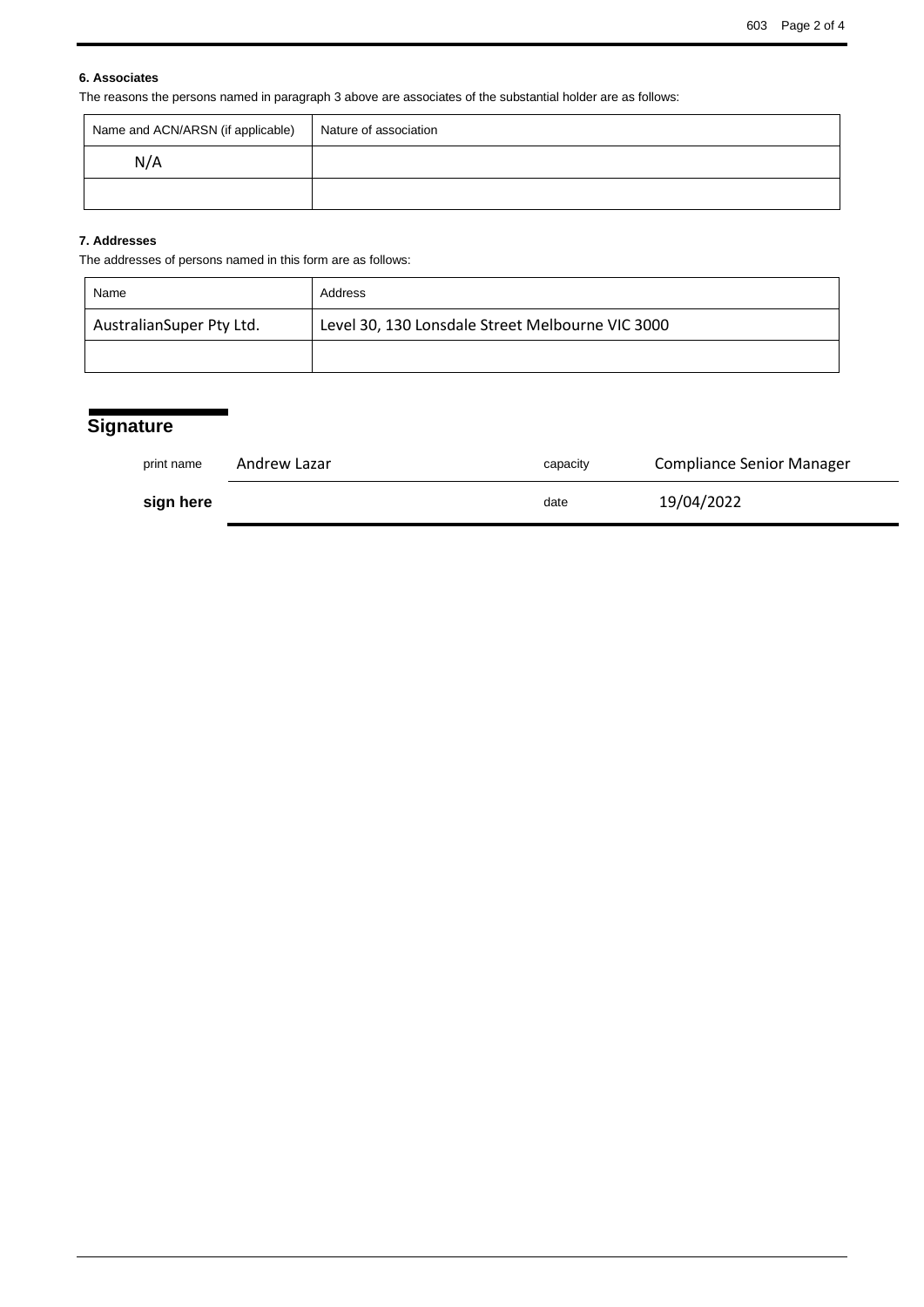| <b>Security Name</b> | Security Code  | <b>Trade Description</b> |            | Trade Date Settlement Date | Units    | Price |
|----------------------|----------------|--------------------------|------------|----------------------------|----------|-------|
| NANOSONICS LTD COMMO | <b>B1WF979</b> | OS-PUR                   | 13/01/2022 | 17/01/2022                 | 1600     | 5.85  |
| NANOSONICS LTD COMMO | <b>B1WF979</b> | OS-SAL                   | 13/01/2022 | 17/01/2022                 | $-969$   | 5.68  |
| NANOSONICS LTD COMMO | <b>B1WF979</b> | OS-SAL                   | 17/01/2022 | 19/01/2022                 | $-1519$  | 5.62  |
| NANOSONICS LTD COMMO | <b>B1WF979</b> | OS-PUR                   | 18/01/2022 | 20/01/2022                 | 1769     | 5.60  |
| NANOSONICS LTD COMMO | <b>B1WF979</b> | OS-PUR                   | 19/01/2022 | 21/01/2022                 | 3300     | 5.38  |
| NANOSONICS LTD COMMO | <b>B1WF979</b> | OS-PUR                   | 20/01/2022 | 24/01/2022                 | 2000     | 5.40  |
| NANOSONICS LTD COMMO | <b>B1WF979</b> | OS-SAL                   | 21/01/2022 | 25/01/2022                 | $-3750$  | 5.20  |
| NANOSONICS LTD COMMO | <b>B1WF979</b> | OS-SAL                   | 24/01/2022 | 27/01/2022                 | $-6880$  | 5.13  |
| NANOSONICS LTD COMMO | <b>B1WF979</b> | OS-SAL                   | 25/01/2022 | 28/01/2022                 | $-3001$  | 5.08  |
| NANOSONICS LTD COMMO | <b>B1WF979</b> | OS-SAL                   | 27/01/2022 | 31/01/2022                 | $-250$   | 5.17  |
| NANOSONICS LTD COMMO | <b>B1WF979</b> | OS-SAL                   | 28/01/2022 | 1/02/2022                  | $-644$   | 4.99  |
| NANOSONICS LTD COMMO | <b>B1WF979</b> | OS-PUR                   | 28/01/2022 | 1/02/2022                  | 1500     | 4.95  |
| NANOSONICS LTD COMMO | <b>B1WF979</b> | OS-PUR                   | 31/01/2022 | 2/02/2022                  | 1000     | 5.02  |
| NANOSONICS LTD COMMO | <b>B1WF979</b> | OS-PUR                   | 1/02/2022  | 3/02/2022                  | 970      | 5.15  |
| NANOSONICS LTD COMMO | <b>B1WF979</b> | OS-PUR                   | 3/02/2022  | 7/02/2022                  | 5940     | 5.05  |
| NANOSONICS LTD COMMO | <b>B1WF979</b> | OS-SAL                   | 4/02/2022  | 8/02/2022                  | $-2770$  | 5.02  |
| NANOSONICS LTD COMMO | <b>B1WF979</b> | OS-PUR                   | 7/02/2022  | 9/02/2022                  | 2000     | 5.04  |
| NANOSONICS LTD COMMO | <b>B1WF979</b> | OS-SAL                   | 8/02/2022  | 10/02/2022                 | $-3640$  | 4.44  |
| NANOSONICS LTD COMMO | <b>B1WF979</b> | OS-PUR                   | 8/02/2022  | 10/02/2022                 | 6523     | 4.61  |
| NANOSONICS LTD COMMO | <b>B1WF979</b> | OS-PUR                   | 8/02/2022  | 10/02/2022                 | 1154184  | 4.57  |
| NANOSONICS LTD COMMO | <b>B1WF979</b> | OS-PUR                   | 9/02/2022  | 11/02/2022                 | 12750    | 4.47  |
| NANOSONICS LTD COMMO | <b>B1WF979</b> | OS-SAL                   | 9/02/2022  | 11/02/2022                 | $-3300$  | 4.44  |
| NANOSONICS LTD COMMO | <b>B1WF979</b> | OS-PUR                   | 9/02/2022  | 11/02/2022                 | 1461665  | 4.48  |
| NANOSONICS LTD COMMO | <b>B1WF979</b> | OS-SAL                   | 10/02/2022 | 14/02/2022                 | $-14333$ | 4.70  |
| NANOSONICS LTD COMMO | <b>B1WF979</b> | OS-SAL                   | 11/02/2022 | 15/02/2022                 | $-819$   | 4.70  |
| NANOSONICS LTD COMMO | <b>B1WF979</b> | OS-PUR                   | 14/02/2022 | 16/02/2022                 | 3100     | 4.58  |
| NANOSONICS LTD COMMO | <b>B1WF979</b> | OS-SAL                   | 14/02/2022 | 16/02/2022                 | $-2495$  | 4.54  |
| NANOSONICS LTD COMMO | <b>B1WF979</b> | OS-PUR                   | 14/02/2022 | 16/02/2022                 | 352405   | 4.56  |
| NANOSONICS LTD COMMO | <b>B1WF979</b> | OS-PUR                   | 15/02/2022 | 17/02/2022                 | 4630     | 4.75  |
| NANOSONICS LTD COMMO | <b>B1WF979</b> | OS-SAL                   | 15/02/2022 | 17/02/2022                 | $-22000$ | 4.71  |
| NANOSONICS LTD COMMO | <b>B1WF979</b> | OS-PUR                   | 17/02/2022 | 21/02/2022                 | 416      | 4.80  |
| NANOSONICS LTD COMMO | <b>B1WF979</b> | OS-SAL                   | 18/02/2022 | 22/02/2022                 | $-570$   | 4.71  |
| NANOSONICS LTD COMMO | <b>B1WF979</b> | OS-PUR                   | 21/02/2022 | 23/02/2022                 | 43850    | 4.59  |
| NANOSONICS LTD COMMO | <b>B1WF979</b> | OS-PUR                   | 22/02/2022 | 22/02/2022                 | 60762    | 4.10  |
| NANOSONICS LTD COMMO | <b>B1WF979</b> | OS-PUR                   | 22/02/2022 | 24/02/2022                 | 11020    | 4.10  |
| NANOSONICS LTD COMMO | <b>B1WF979</b> | OS-PUR                   | 22/02/2022 | 24/02/2022                 | 627684   | 4.22  |
| NANOSONICS LTD COMMO | <b>B1WF979</b> | OS-PUR                   | 22/02/2022 | 24/02/2022                 | 1728745  | 4.16  |
| NANOSONICS LTD COMMO | <b>B1WF979</b> | OS-PUR                   | 22/02/2022 | 24/02/2022                 | 328466   | 4.18  |
| NANOSONICS LTD COMMO | <b>B1WF979</b> | OS-PUR                   | 22/02/2022 | 24/02/2022                 | 389899   | 4.10  |
| NANOSONICS LTD COMMO | <b>B1WF979</b> | OS-PUR                   | 23/02/2022 | 25/02/2022                 | 700      | 4.00  |
| NANOSONICS LTD COMMO | <b>B1WF979</b> | OS-SAL                   | 23/02/2022 | 25/02/2022                 | $-4500$  | 3.98  |
| NANOSONICS LTD COMMO | <b>B1WF979</b> | OS-PUR                   | 24/02/2022 | 28/02/2022                 | 1300     | 4.00  |
| NANOSONICS LTD COMMO | <b>B1WF979</b> | OS-PUR                   | 24/02/2022 | 28/02/2022                 | 1217359  | 4.08  |
| NANOSONICS LTD COMMO | <b>B1WF979</b> | OS-SAL                   | 25/02/2022 | 1/03/2022                  | $-969$   | 4.14  |
| NANOSONICS LTD COMMO | <b>B1WF979</b> | OS-PUR                   | 28/02/2022 | 2/03/2022                  | 500      | 4.19  |
| NANOSONICS LTD COMMO | <b>B1WF979</b> | OS-SAL                   | 28/02/2022 | 2/03/2022                  | $-1460$  | 4.20  |